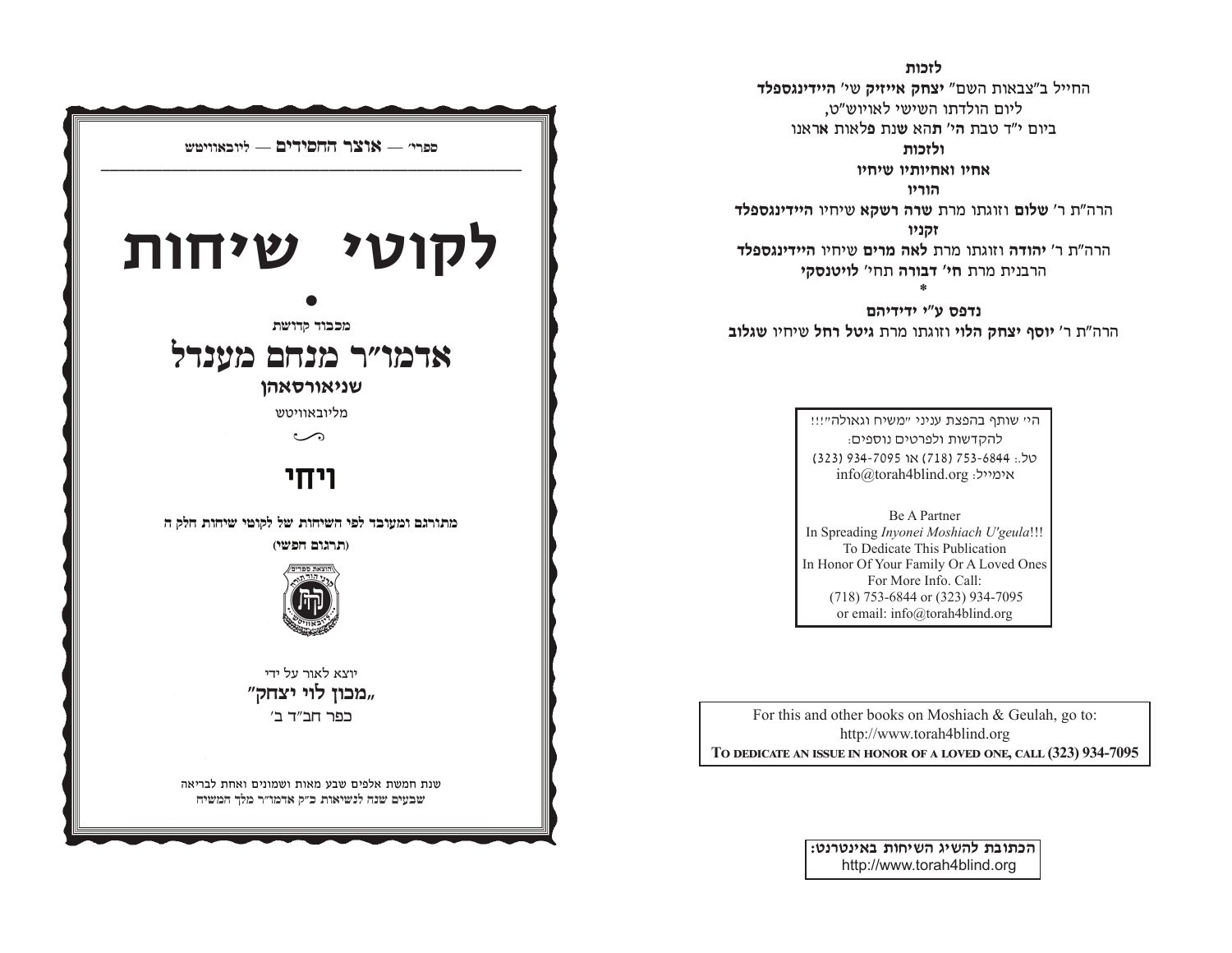# ויחי

#### "כי באפם הרגו איש" ٦χ.

על המלים "כי באפם הרגו איש"<sup>1</sup> מפרש רש״י: ״אלו חמור ואנשי שכם. ואינו חשוביו כולם אלא כאיש אחד...״.

ובכך אין מובן:

א) מדוע אין רש״י מזכיר את שכם. ואדרבה, הוא גרם לכל הענין.

2"ב) מלשוז רש"י "אלו חמור ואנשי שכם מובן, שאילו הוא לא היה מפרש זאת, לא היה ידוע, או שהיו מפרשים באופן אחר, למי הכוונה ב״הרגו איש״, ולכן צריך רש״י לפרש "אלו" "חמור ואנשי שכם".

אר, לכאורה, איז אנו מוצאים שהתורה מספרת על כך ששמעון ולוי הרגו מישהו, מחוץ ל״אנשי שכם״, ולכאורה, היה מובז גם ללא פירוש רש״י, שבמלים ״(כי באפם) הרגו איש״ מתכוונת התורה לאנשי שכם?. מהו החידוש של רש״י בדבריו ״אלו חמור ואנשי שכם״4?

ג) מובז. שבכלל ״אנשי שכם״ נכלל גם "חמור", ואם כך, מדוע מוציאו רש"י מן הכלל ומזכירו בנפרד?

3) ראה לקמן סעיף יא ובהערה 47.

4) ואין לומר, שמכיון שאנשי שכם הם רבים לכן צריך רש״י לחדש ש״(הרגו) איש״ (ל' יחיד) קאי אאנשי שכם – כי [נוסף לזה, שכבר לפנ״ז פירש רש״י ״דרך ארץ לומר על

הרבה שוורים שור"\* - ראה לקמן קושיא הד'] (א) מכיון שלא מצינו בשום מקום ששמעון ולוי הרגו את מישהו לבד מאנשי שכם, הרי פשוט לכאורה (גם בלי פרש״י) ש״הרגו איש״ קאי על אנשי שכם. וא״כ מה שרש״י צריך לבאר, הוא רק הטעם למה שנאמר איש לשון יחיד. וב) אפילו באם נאמר ובדוחק) שגם מצד הקושיא הנ״ל – למה נאמר "והרגו) איש" ולשוז יחיד) – לא היינו יודעים עדיין (אלולא פרש״י) שקאי על אנשי שכם – הרי פשוט,

איו לומר שרש״י עושה זאת משום שגם התורה, בספרה על כך ששמעון ולוי הרגו את כל אנשי שכם ("ויהרגו כל זכר"<sup>5</sup>), מזכירה אותו בנפרד: "ואת חוור ואת שכם בנו הרגו לפי חרב״6 – שהרי, אם כך, מתחזקת השאלה הראשונה, שרש״י צריך להזכיר במיוחד גם  $?$ "שכם"

ד) כבר לפני כז7. על הפסוק ״ויהי לי שור וחמור", אומר רש"י: "דרך ארץ לומר על הרבה שוורים שור". ומובן, שגם בפסוקנו ניתן להסביר באופן דומה: במלה ״איש״ הכוונה היא אכז לאנשים רבים של שכם. והם מוגדרים בלשון יחיד ״על שם המין״8. ולפי זה קשה, מנין לומד רש״י את החידוש<sup>9</sup>, ש״אינן חשוביו כולם אלא כאיש אחד״?

ה) לצורך פירושו ״אלו חמור ואנשי שכם ואינו... אלא כאיש אחד" די היה לרש"י לצטט מן הפסוק רק את המלה "איש", או לכל היותר – "הרגו איש". מדוע הוא מצטט גם את המלים ״כי באפם״10

שחידוש גדול יותר הוא פרש"י לקמן ש"שור" קאי איוסף\*\* - מהפירוש ש״הרגו איש״ פירושו ״חמור ואנשי שכם״\*\*\* **וובפרט שהכתוב "בכור שורו הדר לו"** (ברכה לג, יז) שנאמר על יוסף - עדיין לא למדו התלמיד], ובכ"ז כותב רש"י בפשטות "רצו לעקור את יוסף כו" - ואינו מקדים לזה ״זה יוסף כו׳״. .5) וישלח לד. כה. 6) שם, כו. 7) שם לב, ו. 8) וכמו שפירש הראב״ע. והביא ראי׳: כמו שור וחמור. וראה גם רד״ק כאז. 9) ראה לקמן סעיף ב׳. 10) מה שמעתיק ״באפם״, י״ל שזה נוגע לפירושו השני

\*\*) וגם: לפי פירוש זה. צריד רש"י (לדחוק ו)לפרש ש״וברצונם עקרו״ הוא ״**רצו** לעקור״. ולא שעקרו בפועל.

[ברא"ם וש"ח כאן: מפני שמחשבתן היתה לעקרו נקראו עוקריו. ואף שרק **באוה"ע** "חושב להם הקב"ה מחשבה מעשה" (רש"י תבא כו. ה) – עייו בש"ח ובמשכיל לדוד (בפירושו השני) מה שתירצו ע״ז.

אבל ונוסף לזה. שתירוצם לא נזכר בפרש"י כלל. אפילו לא ברמז] מפשטות לשון רש"י "רצו לעקור" מוכח כנ"ל (וכתירוץ הראשוו שבמשכיל לדוד)!

\*\*\*) ולהעיר. שכו"כ מפרשי התורה (מהפשטנים) וכו תרגום **אונקלוס** מפרשים ״וברצונם עקרו שור״ **באופו אחר** מרש"י (ודוקא תרגום יונתן – שאינו קרוב לפשט – מפרש כרש"י), משא״כ "הרגו איש".

# $.72$

דורנו זה הוא דור האחרון של הגלות והוא הוא דור הראשון של הגאולה – כהודעת והכרזת כ״ק מו״ח אדמו״ר נשיא דורנו, יוסף שבדורנו (ע"ש יוסף הראשון שהודיע והכריז ש"אלקים פקד יפקוד אתכם והעלה אתכם מן הארץ הזאת אל הארץ אשר נשבע לאברהם ליצחק וליעקב״<sup>1</sup>), שכבר נשלמו כל מעשינו ועבודתינו, וכבר כלו כל הקיצין וכבר עשו תשובה, וכבר נסתיימו כל ההכנות ובאופן ד"הכנה רבתי״, והכל מוכן לסעודה<sup>2</sup> דלעתיד לבוא, לויתן ושור הבר<sup>3</sup> ויין המשומר<del>!</del>.

(משיחות עשרה בטבת (יהפך לשמחה), וש״פ ויחי, י״ד טבת תשנ״ב)



1) פרשתנו נ. כד. 2) ע״פ ל׳ חז״ל – אבות פ״ג מט״ז. סנהדריז לח, א ובפרש״י. 3) ראה ב"ב עה, א. ויק"ר פי"ג, ג. 4) ברכות לד, ב. וש״נ.



הקובצים והעלונים המחולקים בכל ליל שבת קודש כעת ניתן להשיג את חלקם ברשת האינטרנט, אצלך בבית! | האתר מנוהל ע"י הרה"ת ר' יוסף-יצחק הלוי שגלוב http://www.moshiach.net/blind :וכתובתו

יחי אדוננו מורנו ורבינו מלך המשיח לעולם ועד!

<sup>1)</sup> פרשתנו מט, ו.

<sup>2)</sup> ובפרט שבפירושו ד"ה וברצונם עקרו שור (בפסוק זה עצמו) אינו כותב "זה יוסף".

ולהעיר גם מזה שבפירושו ד״ה בסודם אל תבא נפשי כותב ״זה מעשה זמרי כו׳״, משא״כ בפירושו ד״ה בקהלם. ראר״ול

<sup>\*)</sup> וראה שיחת ש"פ וישלח תשל"א (לקו"ש חכ"ה ע' 179). שממנגם זה איו רש״י מפרש ״ויבו לו **בית**״ (וישלח לג. יז): ״נמה שם אהלו" (שם. יט) – אף שפשוט הוא שבנה **כמה** בתים ונטה **כמה** אהלים – כי סומך עצמו אפירושו **שלפנ**״ז (לב, ו).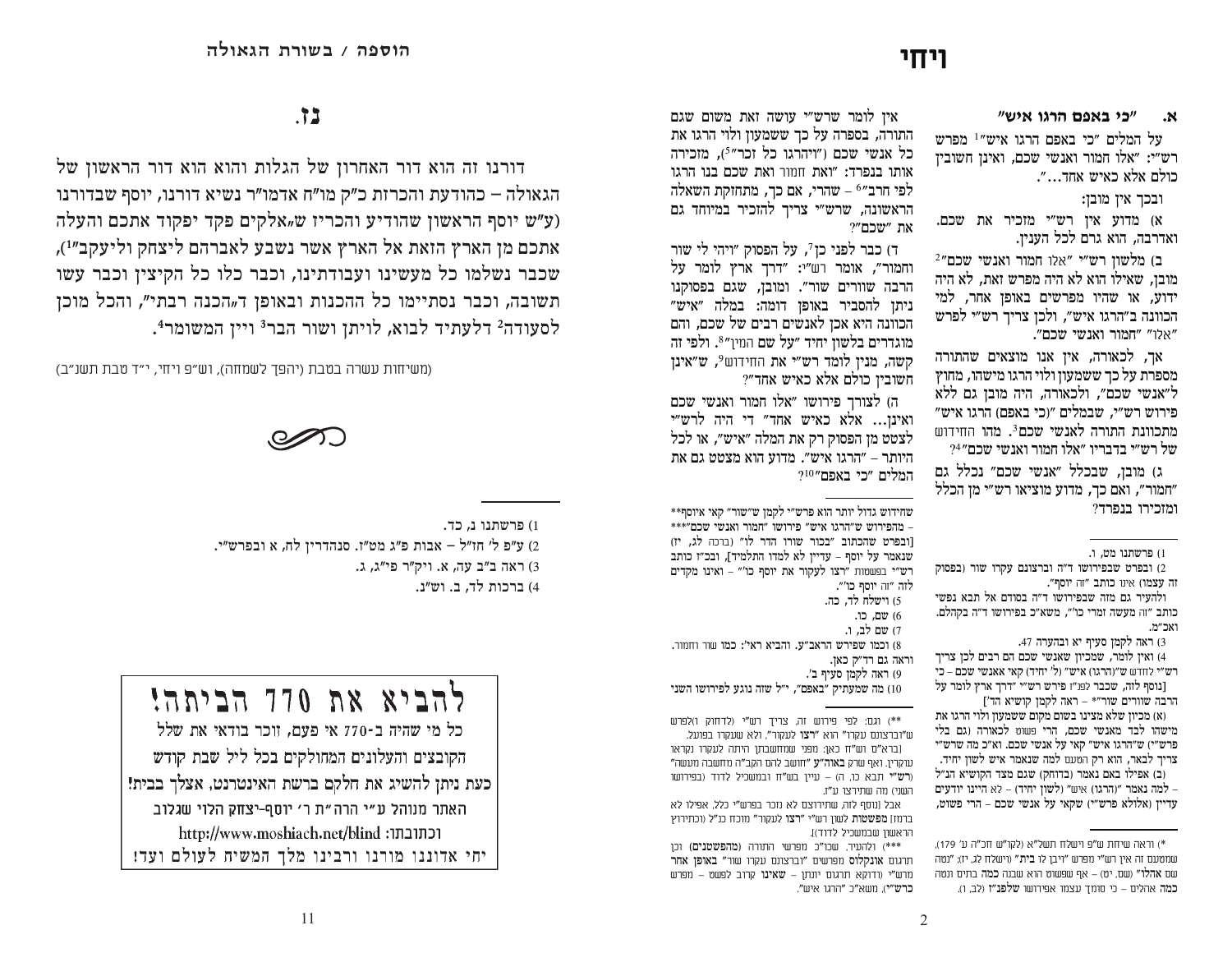**<sup>L</sup>\[ \H[LWD ]HJNHGG D**

**ל**קומי **LIT** 

לאחר מכן ממשיך רש״י בפירושו ואומר: וכן הוא אומר בגדעון <sup>11</sup> והכית את מדין כאיש" אחד, וכן במצרים<sup>12</sup> סוס ורוכבו רמה בים".

כוונת רש״י בשתי הוכחות אלו, וכוונתו בהקדמת ההוכחה מספרי הנביאים ("והכית... כאיש אחד") לפני ההוכחה מהחומש ("סוס ורוכבו רמה בים") – מובנת בפשטות:

אצל אנשים, ואפילו גבורים גדולים, אשר כוחם מוגבל, הכרח<sup>13</sup>, לכאורה, שיהיה הבדל בין הגבורה הדרושה להם במלחמה נגד רבים, ובמיוחד נגד עיר שלימה, לבין הגבורה במאבקם נגד אדם אחד<sup>14</sup>. לפיכך, כאשר רש״י מחדש ש״ואינן חשובין כולם אלא כאיש אחד״, כלומר, הריגת כל אנשי שכם נחשבה  $^{15}$ לגבי שמעוז ולוי כהריגת אדם אחד על ידם  $^{\rm 15}$ 

וכלומר, השוואת שכם כולה ל״איש אחד״ מתייחסת לכוח הדרוש להם, לשמעוז וללוי עצמם, להרוג אדם אחד, ולא שכל שכם נחשבה לגבי שמעוז ולוי כ״איש אחד״ לגבי אדם רגיל. שחלש יותר משמעוז ולוי, ושלגבי שמעוז ולוי היתה הריגת ״איש אחד״ קלה יותר ושונה מהריגת כל שכם, כי<sup>16</sup> מלשון הפסוק ״הרגו איש״ מובן, שהם הרגו כאן את כולם כאדם אחד)

הרי בראש ובראשונה צריד. רש"י  $-$ להוכיח שאפשרית מציאות של גבורה כזו אצל אנשים<sup>17</sup>: "וכן הוא אומר בגדעון והכית

כל אחד לעצמו באפם הרגו״. אבל – עדייז מוקשה למה" מעתיק גם תיבת ״כי״?

וופטים ו. טו.  $(11)$ 12) בשלח טו, א.

13) להעיר מתניא פמ״ח (סז, ב). לקו״ת שה״ש לח, ג. ורר״מ

וגם בנדו״ד (אנשי שכם) כן הוא. כי אף שהיו כואבים – הרי מ״מ אינו דומה כחו ד״וכואב) אחד לכחם של הרבה כואבים.

"ח ועפ״ז יומתק לשון רש״י ״ואינן חשובין כולם כו I – ולא ״ואינן חשובין כולם בעיניהם כו׳״ כלשונו בפ׳ מקץ (מד, יג) – כי ״כעיר בינונית כו'״ שבפ' מקץ שם הוא בנוגע לשאר אנשים, ולכן מדגיש שהחשיבות דמטרופולין בעיניהם היא כעיר בינונית בשאר אנשים. משא״כ בפסוק

זה, שגם ״כאיש אחד״ הוא בעיניהם. וגם מכיוז שהיו "כואבים" – אינו חידוש כ"כ (16 שהרבה כואבים וובפרט – כאב דיום שלישי למילה. ראה פרווז"י ר"פ וירא) הם כאיש אחד אפילו לגבי שאר אנשים. ובפרט לגבי השבטים – ראה רש״י מקץ שם. 17) ואף ש״בטוחים היו על כחו של זקן״ (רש״י וישלח

את מדין כאיש אחד", אשר גם אצל גדעון 18 אנו מוצאים, שמדין כולה נחשבה לגביו כאיש אחד.

 $\text{H}$ 

ולאחר שרש״י מביא הוכחה לעצם העניו, שיש מציאות של "ואינן חשובין כולם אלא כאיש אחד״, דרושה הוכחה ללשון הפסוק – שרבים נקראים בלשון יחיד אם הם נחשבים  $P$ כר – מז הנאמר "סוס ורוכבו רמה בים בלשון יחיד, משום<sup>19</sup> שכל הסוסים והרוכבים של מצרים ״נחשבו״ כסוס אחד  $\boldsymbol{\cdot}^{20}$ ורוכבו

אר יש להביז:

ה' ההוכחה משניה (א) מדוע מביא רש"י את דוקא מן הפסוק ״סוס ורוכבו רמה בים״, ולא

לד, כה)\* – הרי זהו רק נתינת כח, אבל המלחמה בפועל היתה ע״י שמעון ולוי [ובפרט, שאף שבטוחים היו. בכל זאת באו על העיר בהיותם כואבים דוקא (ראה לעיל ע׳ 153 הערה I(21

ועפ״ז יובן לשון רש״י ״ווכן הוא אומר) בגדעון כו'״ (18 – דלכאורה מיותר – בכדי להדגיש, שאף ש״והכית גו׳ כאיש אחד״ הוא מפני ״כי אהי׳ עמך״, בכל זאת, הרי גדעון הכה את מדין ואעפ״כ הכה את כולם כאיש אחד – ולכן י״ל שכן הי׳ גם בשמעון ולוי**.** 

ואף שסו"ס, מה שגדעון הכה את מדין כאיש אחד הוא מפני ״כי אהי׳ עמך״ בעת המלחמה – י״ל (כדלקמן סעיף ט׳), שפירוש זה שברש״י כאן שהוא ״מדרשו״, הוא לפי ה.<br>הפירוש ד״מדרש אגדה״ ש״בטוחים היו על כחו של זקן ושברש״י וישלח שם). אבל לפי פי' הראשון שברש״י שם, צריך לפרש כפירוש השני שברש״י כאן\*.

19) ודוחק לומר שזהו על שם המין – כי ״רוכב״ (משא"כ "רכב") אינו "מיז".

ולהעיר ממ"ש (בשלח יד, כג. טו, יט) "פרשיו" לשון רבים – אף ש״סוס״ וכן ״רכבו״ נאמר בפסוקים אלו עצמם בלשוז יחיד.

וי״ל, שזהו גם טעמו של אונקלוס שב״סוס ורוכבו״ מתרגם ״סוסיא ורכבי׳״ – אף שבכמה מקומות (לדוגמא בשלח יד, ט. שם, כג. טו, יט) שנאמר ״סוס״ (ל׳ יחיד) מתרגם "סוסוות". ובכ"מ – "סוסון" (שופטים כ, א). ואכ״מ.

'ועפ״ז יומתק מה שרש״י כופל ״וכן (הוא אומר) כו וכז״ ומשא״כ לעיל מט. ג. ובכ״מ. – אבל ראה פרש״י בשלח יד, יד. ובכ״מ) – כי ב׳ ההוכחות הן לשני ענינים שונים.

א) ראה הערה הבאה, שהפירוש ״ואינן חשובין כו׳ כאיש \* אחד" הוא לפי הפירוש "בטוחים היו כו'" שבפרש"י וישלח שם. א) ומה **שמקדים** כאן הפירוש ״ואינן חשובין כו״ – אף שהוא לפי פירוש **השני** שבפ' וישלח שם – כי בנוגע לפסוק זה שאנו עסוקים בו, פירוש "ואינן חשובין כו'" הוא קרוב יותר לפשוטו של מקרא, כדלקמן סעיף י'. \*    \*    \*

בימינו אלה, שמאז כלה חמתו בביהמ"ק, ולאחרי "מעשינו ועבודתינו כל זמן משך הגלות"<sup>8</sup>, ולאחרי כל הגזירות והשמדות ר"ל ור״ל שסבלו בנ״י באריכות וקושי הגלות האחרון, ובפרט גזירת השואה  $\epsilon$ בדור האחרון, בודאי נעשה הצירוף והזיכוך בשלימות, "די והותר" **נעשה הענין ד<sub>יי</sub>סמך מלך בבל״? אך ורק באופן של** טוב הנראה והנגלה לעיני בשר, ובלשון חז״ל<sup>10</sup> שהקב״ה אומר לישראל "בני אל תתייראו, כל מה שעשיתי<sup>11</sup> לא עשיתי אלא בשבילכם . . הגיע זמז גאולתכם"!

ובדורנו זה (ובפרט בשנה זו, <sub>"</sub>הי' תהא שנת נפלאות אראנו") <mark>צר</mark>יכה להיות עיקר ההדגשה . . בהענין ד<sub>יי</sub>סומך נופלים״, לחזק ולעודד את רוחם של בנ״י . . כולל ובמיוחד – החיזוק והעידוד ע״י האמונה בביאת המשיח ובטחון גמור ש<sub>"</sub>הנה זה (משיח צדקנו) בא"<sup>12</sup>, וההוספה בהכנה לביאתו ע״י התשובה וקיום התומ״צ, ובלשון ההכרזה דכ״ק מו״ח אדמו״ר נשיא דורנו: "לאלתר לתשובה לאלתר לגאולה"<sup>13</sup>, "שובה ישראל עד ה' אלקיך, והכן עצמך ובני ביתך לקבל פני משיח צדקנו הבא בקרוב ממש"<sup>14</sup>.

(משיחות ש״פ ויחי (ועשרה בטבת יהפד לשמחה) תנש״א)



8) תניא רפל״ז.

9) יחזקאל כד. ב.

ל״ש ישעי׳ רמו תצט.  $(10\,$ 

11) כולל גם הפעולה דמלך בבל שאינו אלא כגרזן ביד החוצב בו.

(12) ( עה"ש ב. ח. וראה שהש"ר עה"פ (פ"ב, ח $(12)$ 

13) אג״ק שלו ח״ה ס״ע שסא ואילך. שעז ואילך. תח ואילך. ועוד.

היום יום" – ט"ו טבת,  $(14$ 

10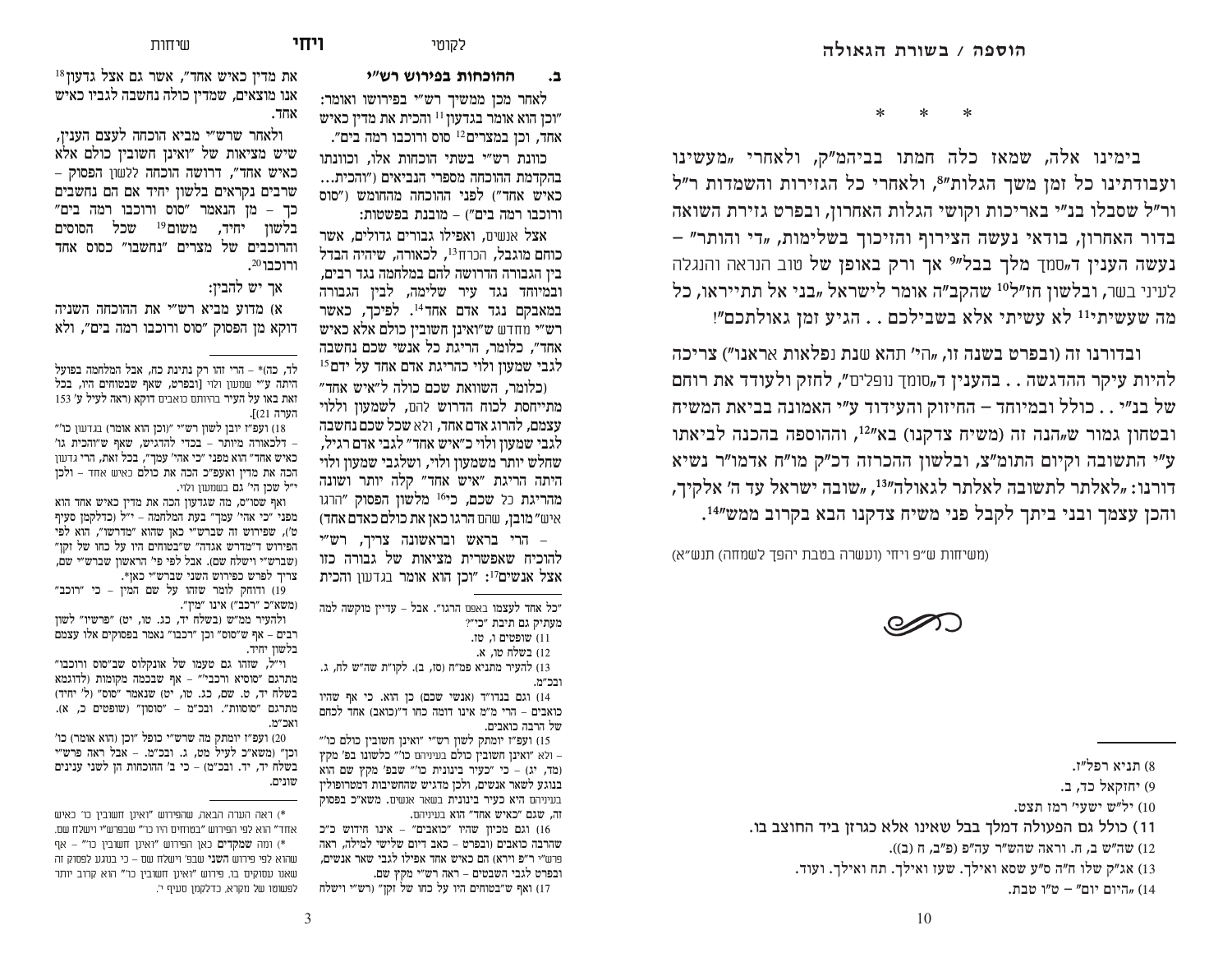ויחי

מפסוק קודם ״ויבאו אחריהם כל סוס פרעה"<sup>21</sup>, אשר בו מסביר רש"י עצמו אותו הסבר: "וכי סוס אחד היה, אלא מגיד, שאין כולם חשובין לפני המקום אלא כסוס אחד״22?

ב) מדוע מדגיש רש״י ״וכן במצרים...״: מדוע חשוב לציין לגבי ההוכחה שמביא רש״י מ"סוס ורוכבו...". שמדובר במצרים <sup>23</sup> או במקום אחר?

ג) הוכחה זו, שרבים הנחשבים כאחד נקראים בלשוז יחיד, נלמדת, לכאורה, רק מהמלים ״סוס ורוכבו״, ומדוע מצטט רש״י גם את המלים ״רמה בים״?

#### מדוע "מדרשו" לפני  $\Lambda$ "פשוטו"

לאחר שמסיים רש״י את הפירוש ״ואינן חשובין...", הוא מוסיף: "זהו מדרשו, ופשוטו…" – כלומר. שהפירוש שהובא לעיל. שנאמר ״איש״ בלשוז יחיד משום ש״אינז חשוביו כולם אלא כאיש אחד״, הוא ״מדרשו״, ואילו לפי פשוטו של מקרא יש לכד סיבה אחרת, כפי שיוסבר להלן בסעיף ד'.

ואיו מובז: מדוע מביא כאו רש״י את "מדרשו" לפני "פשוטו". כאשר הוא מסביר בפירושו על התורה בעיקר את ״פשוטו של  $2^{24}$ "מקרא

#### "באפם הרגו" כל "איש" ۳.

את ההסבר לכך שנאמר כאן ״איש״ בלשון יחיד, לפי פשוטו, מביא רש״י בהמשך: ״אנשים הרבה קורא איש, כל אחד לעצמו,

באפם הרגו כל איש שכעסו עליו. וכז וילמד<sup>25</sup> לטרף טרף אדם אכל״.

כלומר, המשמעות של ״פשוטו״ היא, ש״אנשים הרבה״ נקראים כאן ״איש״ בלשון יחיד, כי אין הכוונה רק לכולם ביחד, אלא ל״כל אחד לעצמו״. והתורה מדגישה את ״כל אחד לעצמו״. ואינה מכלילה את כולם ביחד. ולכו נאמר ״איש״ ולא ״אנשים״. כדי להבהיר, ש״באפם הרגו כל איש שכעסו עליו״: לא היה זה, כבדרר כלל, שכעסם פג בהריגת רוב אנשי שכם, ואת הנותרים הם הרגו בלי כעס וכהמשר לרוב, אלא שהתיאור "באפם" מתייחס לכל אחד בנפרד: אפילו את האחרוז "באפם הרגו".

לכך מביא רש״י דוגמא מ״וילמד לטרף טרף אדם אכל״. שגם בפסוק זה נאמרת המלה "אדם" בלשון יחיד, כי לגבי כל אדם שטורף הכפיר יש ״פעולה״ נפרדת.

# ויש להביז:

א) לכאורה, מובן בפשטות, שהמלה ״באפם״ מתייחסת לגבי כל אחד מאנשי שכם, שהרי אם לאו. הם לא היו הורגים סתם אנשים שאיז הם כועסים עליהם. ואם כר. מדוע צריכה התורה להדגיש זאת על ידי אמירת ״איש״ בלשוו יחיד?

ב) כהוכחה לפירוש רש״י – ״אנשים הרבה קורא איש, כל אחד לעצמו..." – די היה, לכאורה, במלים ״אדם אכל״. מדוע מצטט ־ש״י גם את המלים ״וילמד לטרף טרף״?

#### "איש" - לא כולל את שכם ה. עצמו

ההסבר לכל האמור לעיל הוא:

על הפסוק<sup>26</sup> ״כי נבלה עשה בישראל... וכן לא יעשה", בקשר למעשה שכם, אומר רש"י "שהאומות גדרו עצמן מן העריות...". מכך מובן, שלאומות – "יושב הארץ" <sup>27</sup> – לא היתה יכולה להיות שום טענה כלפי שמעוז ולוי על שהרגו את שכם. כי הוא הרי עבר על

# הוספה בשורת הגאולה

 $\mathbf{x}$ 

מצינו בגדעון ש<sub>יי</sub>בימיו<sup>1</sup> היו ישראל בצרה והי' הקב"ה מבקש אדם שילמד עליהם זכות . . כיון שנמצא זכות בגדעון שלמד עליהם זכות, מיד נגלה אליו המלאך, שנאמר וירא אליו מלאך ה׳ ויאמר לו לך בכחך זה, בכח זכות שלמדת על בני", "אמר הקב"ה, יש בך כח ללמד סניגוריא על ישראל, בזכותד הם נגאלים"4.

. . . הלימוד זכות בנוגע לקירוב וזירוז הגאולה – שכיון שכבר "כלו כל הקיצין"<sup>3</sup>, עוד בזמן הגמרא, ועאכו"כ לאחרי אריכות וקושי הגלות במשך יותר מאלף ותשע מאות שנה ועדיין לא בא . . . . ובנוגע לתשובה ("אין הדבר תלוי אלא בתשובה"3) – כבר עשו תשובה, שהרי אין לך אדם מישראל שלא הרהר תשובה (לא רק פעם אחת, אלא) כמה פעמים במשך ימי חייו, שעי"ו נעשה "בשעתא חדא וברגעא חדא"<sup>4</sup> מרשע גמור צדיק גמור, כפס״ד הגמרא<sup>5</sup> שהמקדש את האשה "על מנת שאני צדיק (גמור°) אפילו רשע גמור מקודשת שמא הרהר תשובה" – הרי בודאי ובודאי שמשיח צדקנו צריך לבוא תיכף ומיד ממש, אשר, כדאי הוא לימוד זכות זה לגאול את ישראל, ובפרט שנוסף על הלימוד זכות, ה"ז גם פס"ד של כו"כ רבנים ומורי־הוראה בישראל, **וכיון שהתורה "לא** בשמים היא״<sup>7</sup>. הרי, פס״ד זה בב״ד של מטה מחייב כביכול ומזכה גם את **ב״ד של מעלה,** וכו יקום!

<sup>21)</sup> בשלח יד, כג.

<sup>22)</sup> במפרשי רש״י שם הקשו, מדוע איז רש״י מפרש ש"סוס" (לשון יחיד) הוא ע"ש המין. אבל אין לומר שמכיון שאפשר לפרש שם כפירושם, ע״כ אין רש״י מביאו לראי׳ כאן – שהרי מזה שרש״י מקשה שם בפשיטות ״וכי סוס אחד הי'" מוכרח לומר שדבר פשוט הוא (אפילו ל"בו חמש") שא"א לפרש שם שהוא ע"ש המין. וראה ש"ח ומשכיל לדוד שם. ואכ״מ.

<sup>23)</sup> ובדוחק י״ל דכיוז שלפני זה צריד לפרש ״בגדעוז״ וכדלעיל בפנים ובהערה 18) – מפרש גם כאז. וראה פרש״י לעיל מח. ב.

<sup>24)</sup> ובפרט לפי המבואר בהערה 18, שהפירוש ״ואינו חשובין כו'״ הוא לפי פירוש השני שברש״י וישלח.

<sup>25)</sup> יחוקאל יט. ג.

<sup>26)</sup> וישלח לד**,** ז. 27) שם, ל.

<sup>1)</sup> תנחומא שופטים ד.

<sup>.7)</sup> יל"ש שופטים רמז סב

<sup>3)</sup> סנהדרין צז, ב.

<sup>4)</sup> זח"א קכט, סע"א.

<sup>5)</sup> קידושין מט, ב. רמב״ם הל׳ אישות פ״ח ה״ה. טושו״ע אה״ע סל״ח סל״א.

<sup>6)</sup> ע״פ גירסת האור זרוע סקי״ב.

<sup>7)</sup> נצבים ל. יב. וראה ב״מ נט. ב.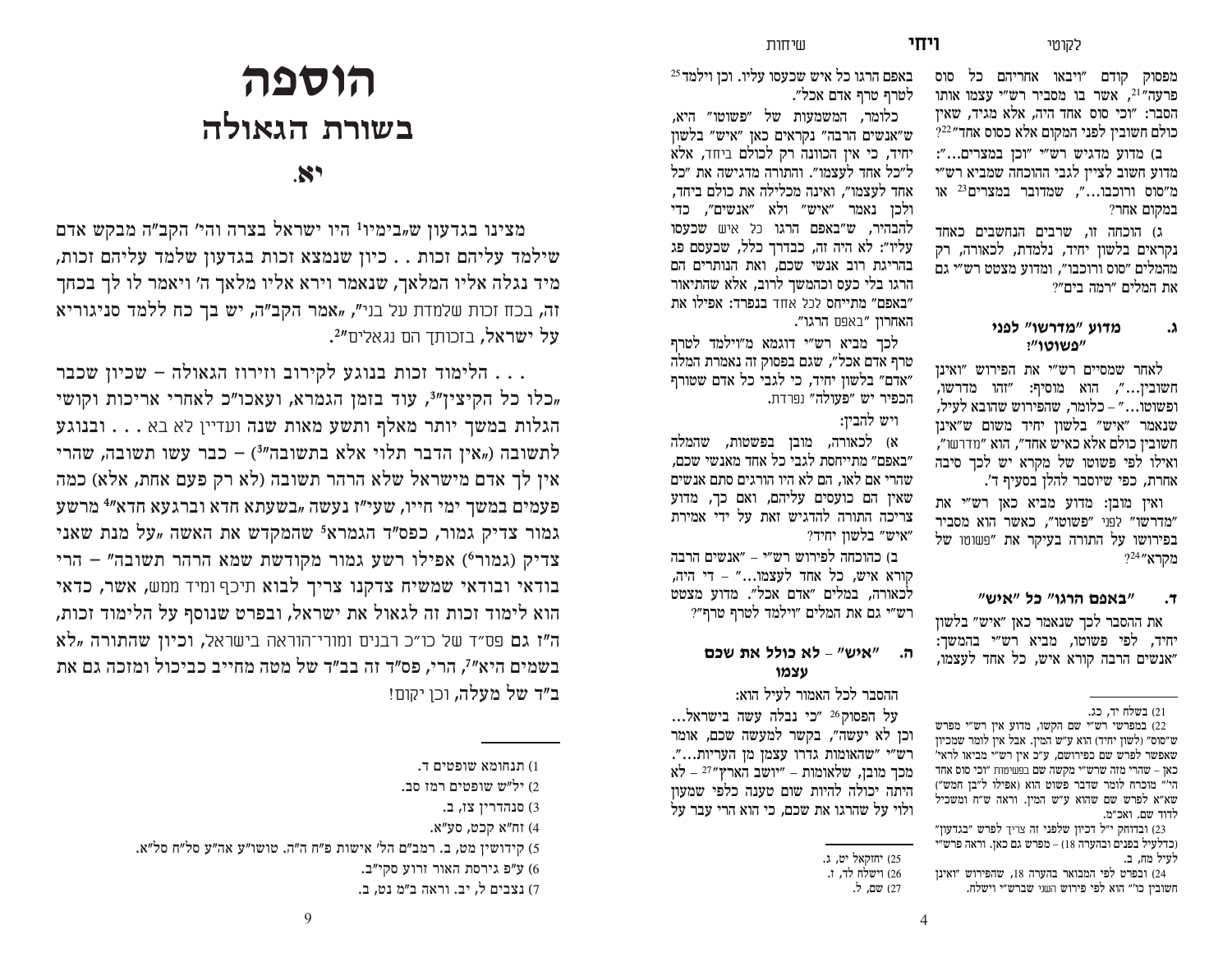תבא נפשי..." מזכיר יעקב רק את המאורע של הריגת איש אחד, בלי להזכיר את המאורע החמור הרבה יותר, בהריגת עיר שלימה –  $247$ שכם

מכך שהתורה מתבטאת בניסוח ״כי באפם הרגו איש״ מוכרח רש״י לומר ש״אלו חמור 'אנשי שכם"<sup>48</sup>.

#### **(ב.** ההוראה מעצם הסברה

 $-$  49 מכך שלשון הפסוק מאפשרת מחשבה

א) לפ״ז, גם באם נאמר שהכוונה ב״הרגו איש״ היא על הריגת איש אחר, הרי פשוט שבאם הרגו את מישהו – הי*'* וה ג״כ מצד ענין של קנאות לה׳ וכיו״ב, ולמה הוכיחם ע״ז יעקב יותר מאשר על הריגת אנשי שכם.

ב) מכיון שגם מתחלה ידע יעקב שזה ששמעון ולוי הרגו כל זכר באנשי שכם הי׳ מצד מעשה דינה, ובכ״ז אמר להם עכרתם אותי גו'״ – קשה לומר ע״פ דרך הפשט שלאחרי" ששמע המענה ״הכזונה גו׳״ הודה להם שעשו דבר רצוי.

48) לכאורה הי' אפשר לומר, שזהו גם הטעם לדיוק לשון רש"י "אלו חמור ואנשי שכם" – בדרך חידוש. אבל דוחק הוא, שהרי גם ב"וברצונם עקרו שור" - מכיון שהתלמיד לא למד עדיין את הכתוב "בכור שורו הדר לו", יכול הוא לטעות ולפרש ששמעון ולוי עקרו פעם שור (או כפי' שאר מפרשים), ובכ״ז אינו כותב ״זה יוסף״. ולכן – מסתבר שהחידוש ״אלו חמור כו׳״ הוא כנ״ל ס״ה.

שגם סברה של תורה היא תורה, מלשון הוראה – ששמעון ולוי הרגו פעם עוד אדם, אפשר ללמוד הוראה לכל אחד:

 $\text{H}$ HII

כאשר אדם פוגע בזולתו ח״ו, אף כאשר הדבר נובע אצלו מרגש של קדושה, שהוא הזדעזע מסיבה בדומה ל״הכזונה יעשה את אחותינו״ – עלולה להתפתח אצלו המדה של פגיעה בזולת <sup>50</sup>, עד כדי כך שאפשרית סברה וחשש שהוא יעשה זאת לעוד ועוד אנשים<sup>51</sup>. ומרובה מדה טובה וכו': כאשר אדם מיטיב לזולתו, אף כאשר הוא עושה זאת בתחילה, בגלוי<sup>52</sup>, מפניות אישיות, נרכשת ומתחזקת על ידי כך מדת הטוב שבנפשו, עד שהוא משפיע לכולם רק טוב.

ובמדה שאדם מודד בה מודדים לו <sup>53</sup> – שאף לו משפיעים מלמעלה אך טוב וחסד, בכל המצטרד לו. בבני חיי ומזוני. ובכולם – רויחי.

ומשיחות ש"פ ויחי. וארא תשכ"ז)

49) ובפרט ע״פ פי' האוה״ח דמפרש ״איש״ על יוסף. ראה עד"ו ב"הגדה של פסח עם לקוטי טעמים (50 ומנהגים״ (ע׳ יא), שי״ל שמפני זה אין נוהגין לחטוף האפיקומן. עיי״ש. 51) ראה אוה״ח פ' ראה יג, יח. משא"כ מצד פנימיות נפשו – כמובז מפסק הרמב"ם  $52$ הל' גירושין ספ״ב. ם משנה – סוטה ח. ב.  $(53)$ 

# **]HNIO**כ״ק אדוננו מורנו ורבינו מלר המשיח sss

 $\overbrace{\phantom{aaaaa}}$ 

ויה״ר שע״י קיום הוראת

JQ\] G RTLS <sup>D</sup> ]JL\D **JL\QG MOQ [HQFC ZN**

להכריז **יחו',** יקויים הבטחתו הק׳,

 **CJL\Q CNOQ FHF ]CLD**  OUW] GI[NGG\

sss

יחי אדוננו מורנו ורבינו מלך המשיח לעולם ועד

 $\mathcal{R}$ אשר "האומות גדרו עצמן"<sup>28</sup>. וטענת יעקב כלפי שמעון ולוי "עכרתם אותי להבאישני ביושב הארץ..." היתה על אשר "ויהרגו כל

**ג'**אוטי **ויחי** 

זכר ואת חמור״. אמנם, גם עליהם חלה חובת מיתה<sup>29</sup>, שהרי לולא כן בודאי לא היו שמעון ולוי הורגים אותם, במיוחד כאשר כולם היו אז תצווים על שפיכות דמים<sup>30</sup>. אד בכל זאת מובן, שלגבי חמור ואנשי שכם, היתה בכל ואת אפשרות ל״יושב הארץ״ לטעוז כלפיהם.

מכד יובז גם לגבי פסוקנו ״כי באפם הרגו איש״. שיעקב אבינו לא טעו כלפיהם על הריגת שכם, כי (א) על כך לא היתה לו אפשרות לטעון כלפיהם, כדלעיל. (ב) הריגת שכם לא היתה תוצאה של ״באפם״, אלא מפני חובה מוחלטת.

ובכך מובן חידושו של רש״י בפירושו ״אלו חמור ואנשי שכם״: על ידי הזכרת חמור בנפרד, למרות היותו אחד מאנשי שכם, ועל ידי השמטת שכם, הוא מבהיר שבמלים ״באפם הרגו איש״ הכוונה היא רק לחמור ולאנשי שכם, ולא לשכם עצמו. דבר זה לא היה ידוע אילו רש״י לא היה אומר על כך דבר, או אילו היה אומר ״אלו אנשי שכם״ באופן סתמי.

## **RLQG P\ OU CO \LC H**

אר לפי זה מתעורר הקושי, מדוע נאמר איש" בלשון יחיד: אילו היתה כוונת המלים "באפם הרגו איש" לכל האנשים שהם הרגו. כולל את שכם בן חמור, ניתן היה לומר שהמלה "איש" בלשון יחיד היא "על שם המין" – הם "הרגו באפם" את כל המין של "איש" בשכם. אך כיון שלא כל המין של איש" נהרג שם מפני "אפם", אי אפשר להסביר שהמלה ״איש״ היא על שם המיז?

מכך מסיק רש״י את הטעם והחידוש: ואינן חשובין כולם אלא כאיש אחד״ – המלה" "איש" מופיעה כאן בלשון יחיד כי כל האנשים אשר הרגו שמעון ולוי "באפם", נחשבו לגביהם ״כאיש אחד״.

28) ראה פרש״י וישלח לד, ז. לקו״ש ח״ה ע׳ 190. 29) ראה שם הערה 41. וראה גם שם ע' 151 ובהנסמן שם. 30) נח ט, ה־ו. סנה׳ נו, ב.

# **LE** רבים בלשון יחיד - לפי **המעשה**

אך על כך יש לשאול: בדבריו "כי באפם הרגו איש״ לא התכוון יעקב לבטא את מעלתם של שמעון ולוי, אלא להיפך, להוכיחם. ואם כך, כיצד ייתכן שבדברי המוסר שלו הוא יכלול את השבח ש״אינו  $^{731}$ אחד"<br> כולם אלא כאיש אחד

על כד משיב רש״י עצמו על ידי דבריו בהמשך "וכן במצרים סוס ורוכבו רמה בים": לגבי ״ה׳ נלחם **להם במצרים**״<sup>32</sup>, אשר היה לפני "וישב הים... לאיתנו"<sup>33</sup>, הרי כיוז שאז פעל הקדוש־ברור־הוא, כביכול, בדומה לאדם לוחם (שלא כמו ״וה׳ הכה כל בכור״<sup>34</sup> וכדומה), לפיכר תיתכו המחשבה, שיכול להיות הבדל מסויים ביו המלחמה נגד רבים לביו המלחמה נגד יחיד, ולכן הפסוק<sup>21</sup> "מגיד שאין כולם חשובין לפני המקום אלא כסוס אחד״.

אר לא כז במקרה של "סוס ורוכבו רמה בים״<sup>12</sup>, שנגרם על ידי ״וישב ה׳ עליהם את מי הים״<sup>35</sup>, כאשר כבר נכנסו המצרים לים. שם איז מלכתחילה מקום להבדיל ביז הרבים לבין היחיד: הרי ברור, שכאשר "וישב הים לאיתנו״ טבעו כולם. ממש כאילו היו יחידים. ומכך יוצא, שבטביעתם של כל הסוסים וכל הרוכבים כסוס ורכב אחד אין כלל חידוש ורבותא<sup>36</sup>, ובכל זאת מופיעה בתורה לשון יחיד רק משום שלמעשה הם נחשבים כאחד, והכרחי שהדבר יהיה כתוב כאן בלשון יחיד.

מכך מובן, שגם בפסוקנו מוכרח להיות כתוב ״הרגו איש״ בלשון יחיד, כיון שלמעשה הם נחשבו כולם כאיש אחד, בלי להתחשב בכך שיש כאן חידוש בדברי המוסר של יעקב, וציון מעלתם של שמעון ולוי.

משום כך מצטט רש״י גם את המלים ״רמה בים״, ואינו מסתפק במלים ״סוס ורוכבו״, כי

| 31) ראה לקו״ש ח״ה ע׳ 153 הערה 20. אבל ביאור זה |
|------------------------------------------------|
| אינו ע״ד הפשט.                                 |
| 32) בשלח יד, כה.                               |
| 33) שם, כז.                                    |
| 34) בא יב, כט.                                 |
| 35) שם טו, יט.                                 |
| 36) והחידוש שם שב״סוס ורוכבו גו׳״ הוא – מה     |
| ששניהם "קשורים זה בזה כו'", כדפרש"י שם.        |

<sup>47)</sup> לקו״ש שם ע׳ 153 הערה 22, שלאחרי שענו לו הכזונה יעשה את אחותינו" הודה להם יעקב. ולפי"ז י"ל לכאורה, שלכו לא הוכיחם ע״ו. אבל